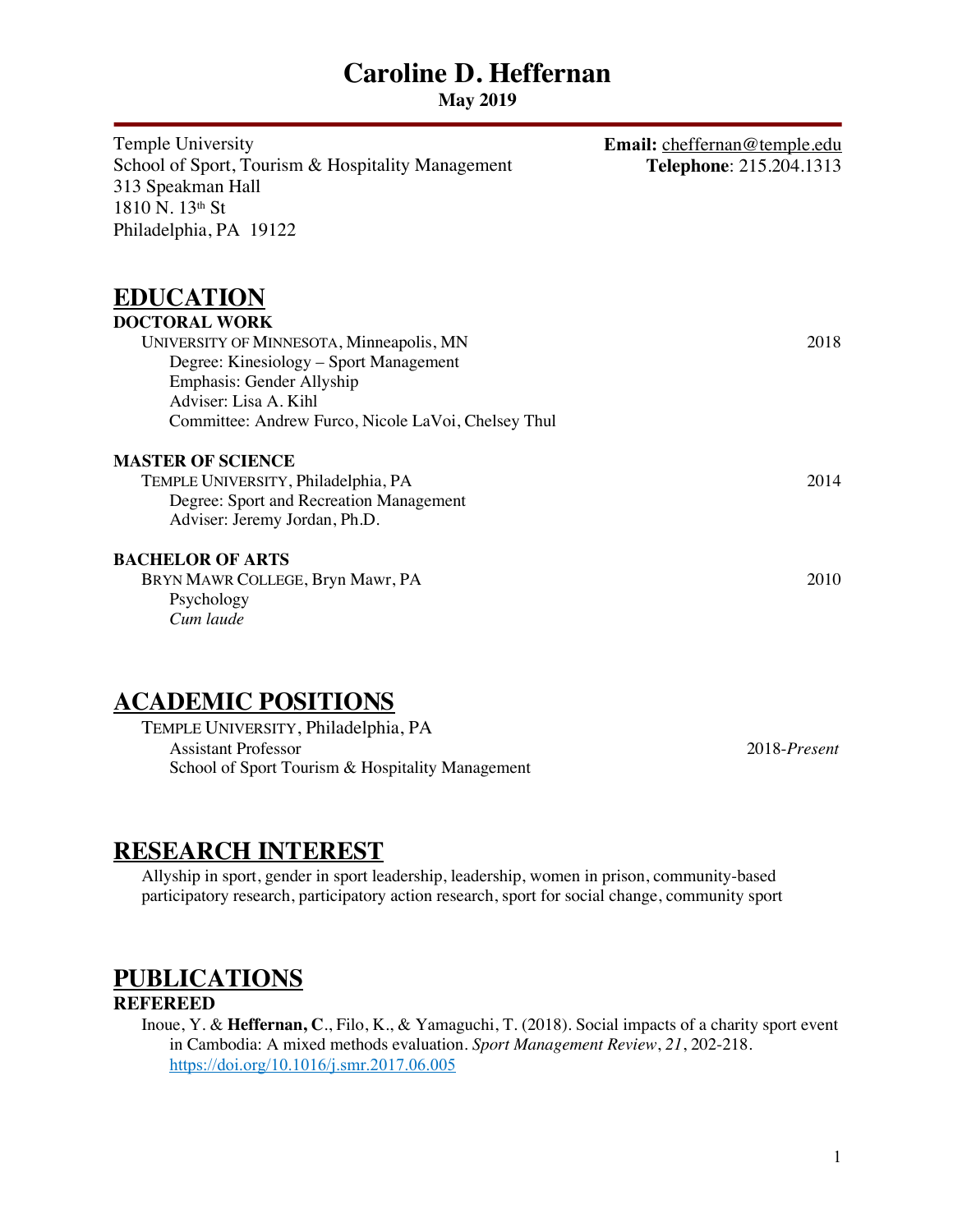**May 2019** 

#### **CASE STUDIES**

White, A., **Heffernan, C.**, & Kihl, L. A. (2018)*.* Evaluating academic outcomes of an out-of-school sport program: A repeated-measures community-based study. *SAGE Research Methods Cases*. London, UK: Sage Publications, Ltd. http://dx.doi.org/10.4135/9781526432049

#### **WORKING PAPERS**

**Heffernan, C.** & Kihl, L. A. (*In progress*). Gender allyship: A paradigm to increase women's representation in sport leadership.

**Heffernan, C.** (*In progress*). Gender allyship within sport industry (Dissertation research).

#### **RESEARCH REPORTS**

LaVoi, N. M. & **Heffernan, C.** (2016, August). Head coaches of women's collegiate teams: A report on select NCAA Division-II institutions, 2016-17. Minneapolis: The Tucker Center for Research on Girls & Women in Sport. The report and infographic can be downloaded free of charge at http://www.TuckerCenter.org

### **PRESENTATIONS**

#### **CONFERENCE PRESENTATIONS**

- **Heffernan, C. (presenter)** & Kihl, L. A (presenter). (2019). "Grounded theory: The misunderstood methodology within sport management. Accepted for presentation at 2019 North American Society for Sport Management, New Orleans, Louisiana.
- **Heffernan, C. (presenter)** (2018). Overcoming inertia: Considering the catalyst and the role of facilitators in gender allyship in sport organizations. Presented at 2018 North American Society for Sport Management, Halifax, Nova Scotia, Canada.
- **Heffernan, C. (presenter)** & Kihl, L. A. (2018). "Need v. strategy: Women's perspectives on gender allyship in sport organizations. Presented at 2018 North American Society for Sport Management, Halifax, Nova Scotia, Canada.
- **Heffernan, C. (presenter)** & Kihl, L. A. (2017). "Gender allyship: Reframing men's roles in addressing the leadership gap in sport organizations. Presented at 2017 North American Society for the Sociology of Sport, Windsor, Canada.
- Kihl, L. A., Schull, V., & **Heffernan, C.** (2017). Examining the dimensions of athlete representation in sport governance. Presented at 2017 European Association for Sport Management, Bern, Switzerland.
- Kihl, L. A. (presenter), Schull, V., & **Heffernan, C. (presenter)** (2017). Athlete representation in the governance of intercollegiate sport. Presented at 2017 North American Society for Sport Management, Denver, CO.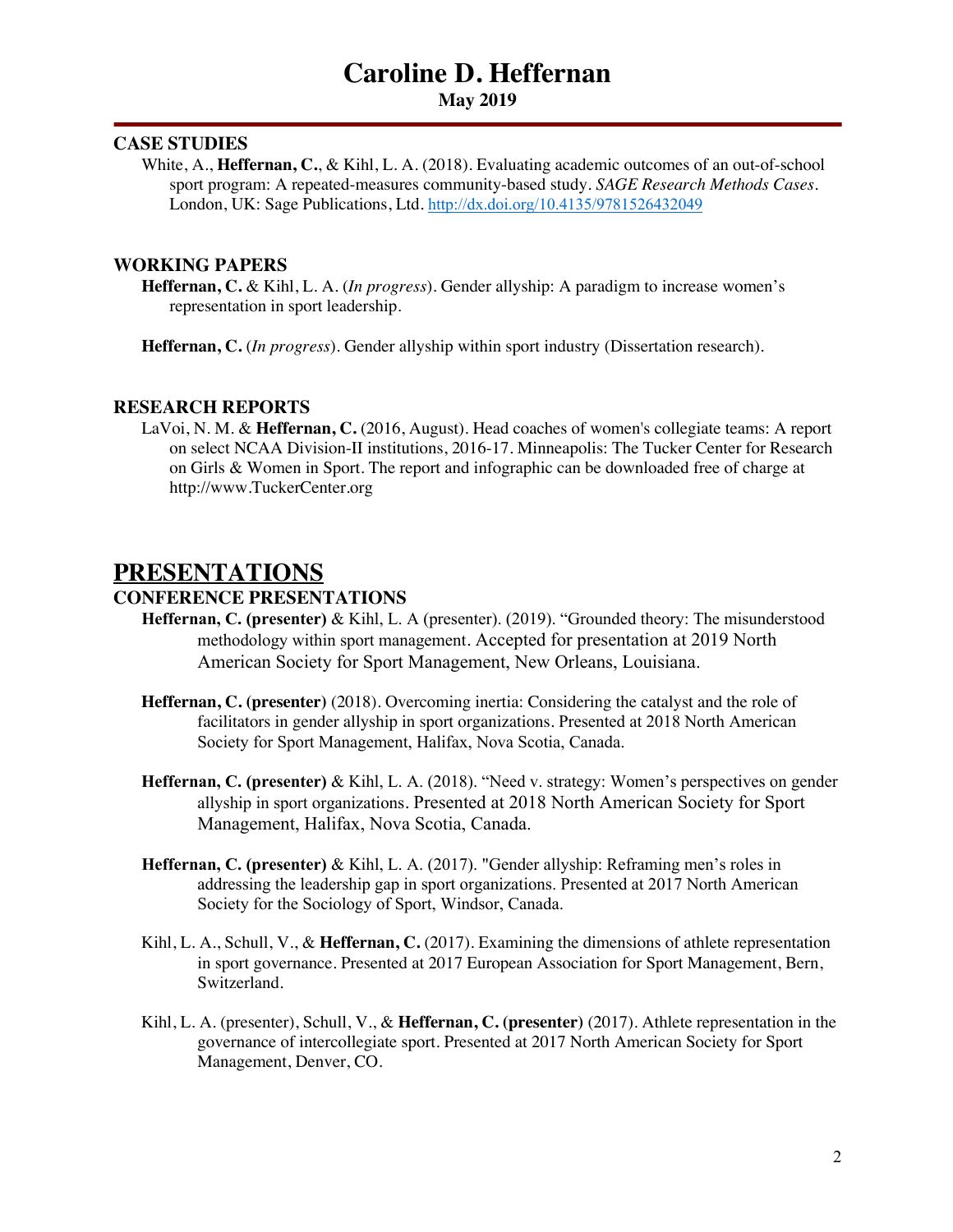- Baeth, A. (presenter), Thul, C., Okamoto, K. (presenter), **Heffernan, C. (presenter)**, Konchanek, J. (presenter), Valesano, M., & Larrick, J. (presenter) (2017). Deep listening, activist coaching, and intentional relationship building: A graduate student readings group on sport and social responsibility. Presented at 2017 Social Justice through Sport and Exercise Symposium, Charlottesville, VA.
- Inoue, Y. (presenter) & **Heffernan C. (presenter)** (2016). A qualitative assessment of social impact of a charity sport event in Cambodia. Presented at 2016 North American Society for Sport Management, Orlando, FL.
- Kihl, L. A. (presenter) & **Heffernan C**. (2016). Causes of corruption in intercollegiate athletics: A multi-level analysis. Presented at 2016 North American Society for Sport Management, Orlando, FL.
- Inoue, Y. (presenter) & **Heffernan C. (presenter)** (2016). Social impact of a charity sport event in Cambodia. Presented at 2016 University of Minnesota Kinesiology Research Day, Minneapolis, MN.
- **Heffernan, C. (presenter)** & Jordan, J. (2015). Cell block cardio: Female inmates' physical activity involvement. Presented at the 2015 North American Society for Sport Management, Ottawa, ON, Canada.
- **Heffernan, C**. **(presenter)** (2015). Developing athletes' agency to address social change. Presented at the 2015 Ali Center for Athletes and Social Change Forum, Louisville, KY.

#### **PROFESSIONAL PRESENTATIONS & WORKSHOPS**

Baeth, A. (presenter), **Heffernan, C. (presenter)**, Konchanek, J. (presenter), Larrick, J. (presenter), Mohamed, M. (presenter), Okamoto, K. (presenter), Thul, C. & Wasend, M. (2017). Creating an inclusive climate & cultural competencies in coaching. Presented at 2017 Tucker Center Women's Coaching Symposium, Minneapolis, MN.

### **RESEARCH PARTNERSHIPS**

#### **SCHOLARLY AFFILIATIONS**

Affiliated Scholar, Tucker Center for Research on Girls & Women in Sport October 2018 University of Minnesota

#### **RESEARCH PARTNERSHIPS**

**Live Like Blaine,** Temple University Spring 2019 Contributing Scholars: Gareth Jones, Ph.D.; Elizabeth Taylor, Ph.D. Assisted in the development of survey and including gendered leadership measures. Assisted with data collection in leading of focus groups and report review.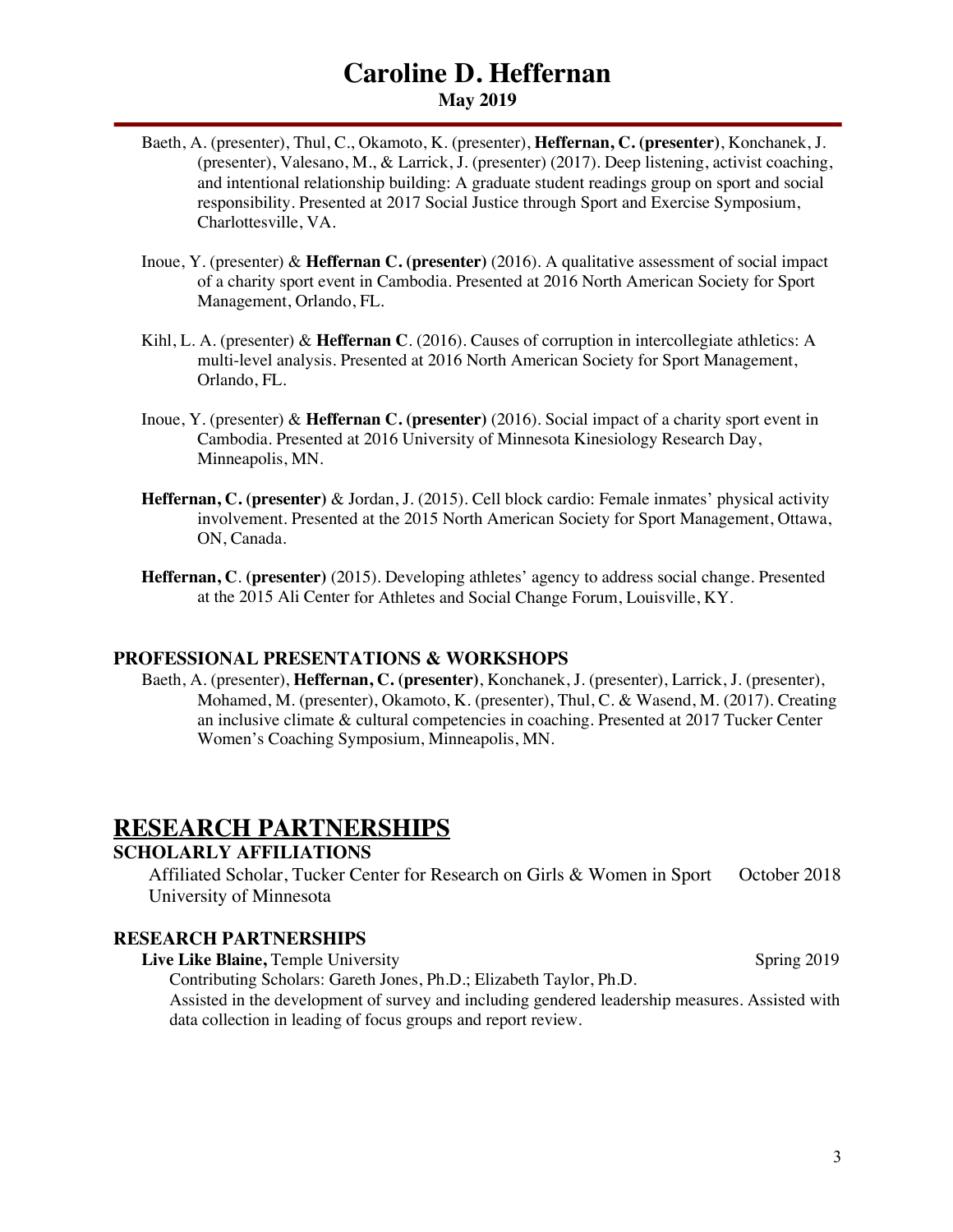| <b>Angkor Wat Marathon, University of Minnesota, Research Assistant</b><br>Contributing Scholar: Yuhei Inoue, Ph.D.                                                                                                                                                                                                                                                                  | Fall 2015     |
|--------------------------------------------------------------------------------------------------------------------------------------------------------------------------------------------------------------------------------------------------------------------------------------------------------------------------------------------------------------------------------------|---------------|
| Acted as co-investigator on project looking to develop a measure assessing the social impact of a<br>charity sport event (Angkor Wat International Half-Marathon). Worked with PI in developing<br>codes that were used to take qualitative data and inform the development of a quantitative<br>measure designed to be pilot tested at 2015 Angkor Wat International Half-Marathon. |               |
| <b>Women Bike PHL, Contributing Researcher</b><br>Summer 2015 - Summer 2016<br>Contributing Scholars: Christine Wegner, Ph.D., Jeremy Jordan, Ph.D                                                                                                                                                                                                                                   |               |
| Reviving Baseball in Inner-Cities, University of Minnesota, Graduate Assistant<br>Supervising Scholar: Lisa Kihl, Ph.D.                                                                                                                                                                                                                                                              | $2014 - 2015$ |
| Contributing Scholars: Andrew White, Ph.D Candidate, Diane Wiese-Bjornstal, Ph.D                                                                                                                                                                                                                                                                                                     |               |
| Assisted with follow-up interviews conducted via phone with participants from summer program.                                                                                                                                                                                                                                                                                        |               |
| <b>Sport Industry Research Center, Temple University, Research Assistant August 2013 – July 2014</b>                                                                                                                                                                                                                                                                                 |               |
| Supervising Scholars: Jeremy Jordan, Ph.D.                                                                                                                                                                                                                                                                                                                                           |               |
| Contributing Scholars: Daniel Funk, Ph.D.; Bradley Collins, Ph.D.; Uma Nair, Ph.D; Erica<br>Tibbets, Ph.D                                                                                                                                                                                                                                                                            |               |
| Acted as co-lead Research Assistant on Gearing Up project, which entailed weekly data<br>collection at Philadelphia Prison System's Riverside Correctional Facility. Primary                                                                                                                                                                                                         |               |
| responsibilities included administering a survey with sports management, sports psychology, and<br>public health measures, in addition to recording physical health information (e.g., height, weight,<br>BMI).                                                                                                                                                                      |               |
|                                                                                                                                                                                                                                                                                                                                                                                      |               |
|                                                                                                                                                                                                                                                                                                                                                                                      |               |
| <b>TEACHING EXPERIENCE</b>                                                                                                                                                                                                                                                                                                                                                           |               |
| <b>TEMPLE UNIVERSITY</b>                                                                                                                                                                                                                                                                                                                                                             |               |

| Business of Leisure – STHM 1113<br>School of Tourism & Hospitality Management – Temple University                                       | Fall 2018; Fall 2019              |
|-----------------------------------------------------------------------------------------------------------------------------------------|-----------------------------------|
| Law & Ethics in Sport & Recreation – SRM 2212<br>School of Tourism & Hospitality Management – Temple University                         | Fall 2018; Spring 2019; Fall 2019 |
| Marketing Management in Sport & Recreation – SRM 3296<br>School of Tourism & Hospitality Management – Temple University                 | Fall 2018; Fall 2019              |
| Sport Leadership – SRM 3220<br>School of Tourism & Hospitality Management – Temple University<br>Co-instructor: Elizabeth Taylor, Ph.D. | <b>Fall 2019</b>                  |
| Legal Issues in Sport & Recreation – SRM 5212<br>School of Tourism & Hospitality Management – Temple University                         | Spring 2019; Summer 2019          |
| Management in Sport & Recreation – SRM 3211<br>School of Tourism & Hospitality Management – Temple University                           | Fall 2018                         |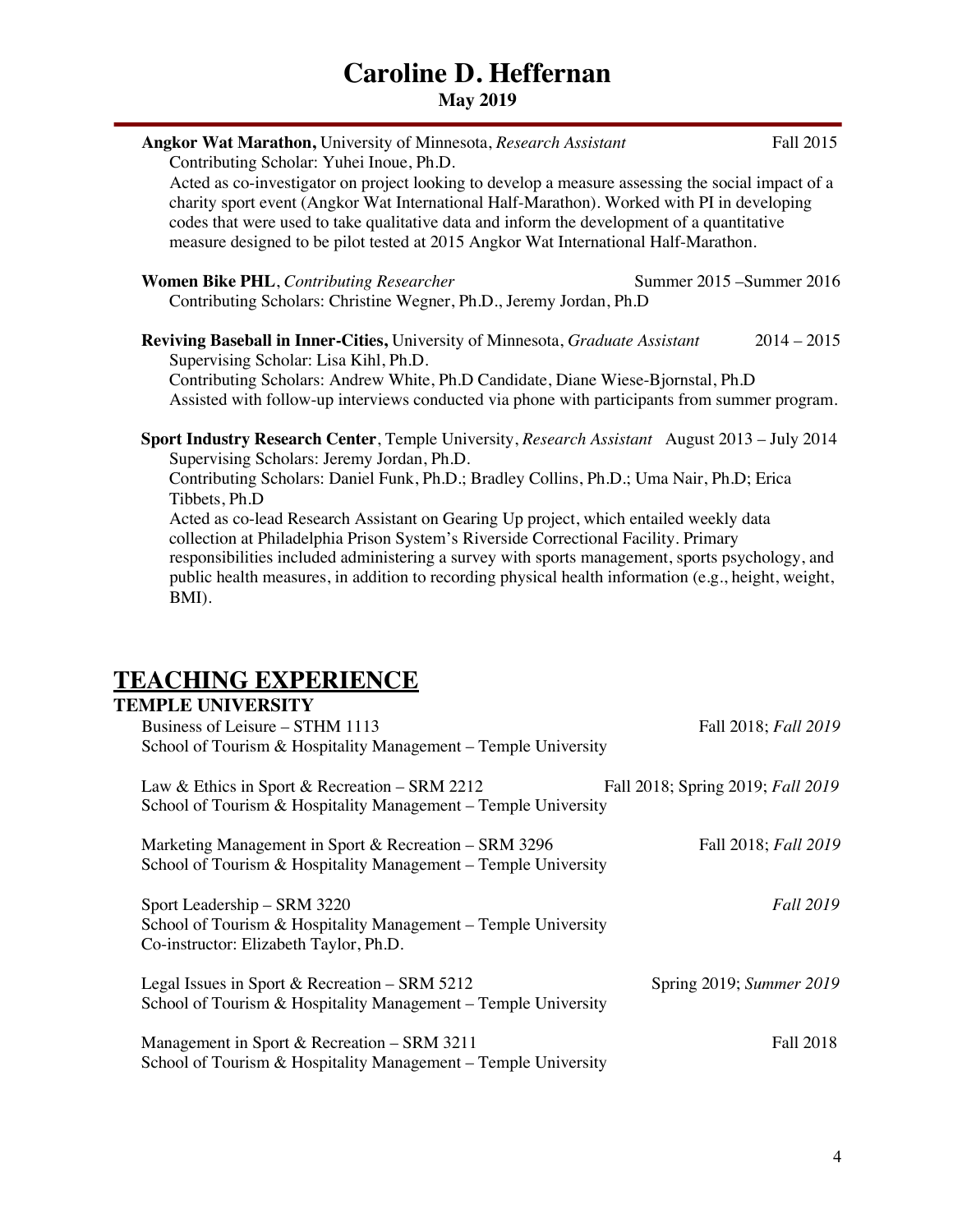| <b>COURSE DEVELOPMENT</b><br>Sport Leadership - SRM 3220<br>School of Tourism & Hospitality Management - Temple University<br>Co-instructor: Elizabeth Taylor, Ph.D.                 | Summer 2019 |
|--------------------------------------------------------------------------------------------------------------------------------------------------------------------------------------|-------------|
| UNIVERSITY OF MINNESOTA<br>Ethics and Values in Sport - SMGT 3601<br>Spring 2018; Spring 2016<br>Kinesiology, College of Education and Human Development                             |             |
| Introduction to Sport Management - SMGT 1701<br>Spring 2017; Summer 2017<br>Kinesiology, College of Education and Human Development                                                  |             |
| Organization & Management of Sport - SMGT 3143<br>Fall 2016; Fall 2017<br>Kinesiology, College of Education and Human Development                                                    |             |
| Senior Seminar in Sport Management - SMGT 3881W<br>Kinesiology, College of Education and Human Development                                                                           | Spring 2017 |
| <b>CO-TEACHING</b><br>Racial- Ethnic Minorities & Sport - Sport in a Diverse Society (SMGT 3501)<br>Kinesiology, College of Education and Human Development, University of Minnesota | Fall 2017   |
| Intercollegiate Sport – Sport in a Diverse Society (SMGT 3501)<br>Kinesiology, College of Education and Human Development, University of Minnesota                                   | Fall 2017   |
| <b>GUEST LECTURES</b><br>Finance & Economics - Introduction to Sport Management (SMGT 1701)<br>Kinesiology, College of Education and Human Development, University of Minnesota      | Fall 2017   |
| Sport Management – Introduction to Health, Physical Education & Exercise Science (HPE 205)<br>Health, Physical Education & Exercise Science, Augsburg College                        | Spring 2017 |
| Leading to Victory - Organization and Management of Sport (SMGT 3143)<br>Kinesiology, College of Education and Human Development, University of Minnesota                            | Spring 2016 |
| Sports Sponsorship - Introduction to Sport Management (SMGT 1701)<br>Kinesiology, College of Education and Human Development, University of Minnesota                                | Fall 2015   |
| Sports Law – Introduction to Sport Management (SMGT 1701)<br>Kinesiology, College of Education and Human Development, University of Minnesota                                        | Fall 2015   |
| Schooled: The Price of College Sports-Introduction to Sport Management (SMGT 1701) Fall 2015<br>Kinesiology, College of Education and Human Development, University of Minnesota     |             |
| Commercialization - Ethics and Values in Sport (SMGT 3601)<br>Kinesiology, College of Education and Human Development, University of Minnesota                                       | Spring 2015 |
| Sports Sponsorship - Introduction to Sport Management (SMGT 1701)<br>Kinesiology, College of Education and Human Development, University of Minnesota                                | Spring 2015 |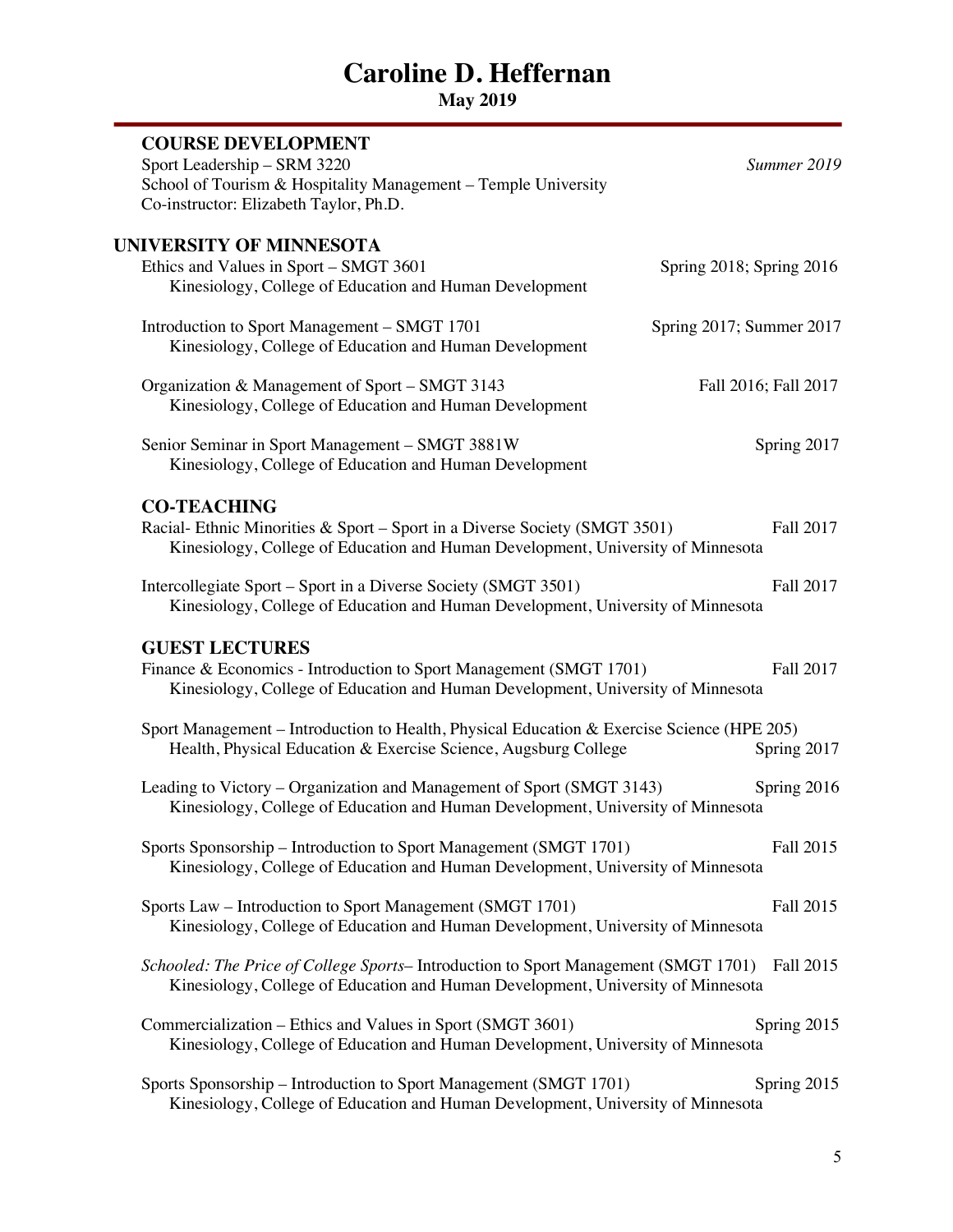| Sports Law – Introduction to Sport Management (SMGT 1701)<br>Kinesiology, College of Education and Human Development, University of Minnesota                                                                                               | Spring 2015            |
|---------------------------------------------------------------------------------------------------------------------------------------------------------------------------------------------------------------------------------------------|------------------------|
| Sales & Pricing Strategies - Sport Marketing (SMGT 3631)<br>Kinesiology, College of Education and Human Development, University of Minnesota                                                                                                | Spring 2015            |
| Sport Brands - Sport Marketing (SMGT 3631)<br>Kinesiology, College of Education and Human Development, University of Minnesota                                                                                                              | Fall 2014              |
| Play, Recreation, Sport, Tourism, Hospitality, & Leisure Around the World: Comparing and<br>Contrasting Values in Different Cultures - Foundations of Leisure (THM 1113)<br>School of Tourism & Hospitality Management, Temple University   | Spring 2014            |
| Play, Recreation, Sport, Tourism, Hospitality, and Leisure Around the World: Comparing and<br>Contrasting Values in Different Cultures - Foundations of Leisure (THM 1113)<br>School of Tourism & Hospitality Management, Temple University | Fall 2013              |
| <b>TEACHING ASSISTANT</b><br>Senior Seminar in Sport Management - Lisa Kihl, Ph.D. (SMGT 3881W)<br>Spring 2018, Fall 2017, Fall 2014<br>Kinesiology, College of Education and Human Development, University of Minnesota                    |                        |
| Organization & Management of Sport - Yuhei Inoue, Ph.D. (SMGT 3143)<br>Kinesiology, College of Education and Human Development, University of Minnesota                                                                                     | Spring 2016            |
| Introduction to Sport Management - Tiffany Richardson, Ph.D. (SMGT 1701)<br>Fall 2015, Spring 2015, Fall 2014<br>Kinesiology, College of Education and Human Development, University of Minnesota                                           |                        |
| Ethics and Values in Sport - Lisa Kihl, Ph.D. (SMGT 3601)<br>Kinesiology, College of Education and Human Development, University of Minnesota                                                                                               | Spring 2015            |
| Practicum - Tiffany Richardson, Ph.D. (SMGT 3996)<br>Kinesiology, College of Education and Human Development, University of Minnesota                                                                                                       | Spring 2015            |
| Sport Facility and Event Management - Derek Hillestad, M.S. (SMGT 3111)<br>Kinesiology, College of Education and Human Development, University of Minnesota                                                                                 | Fall 2014              |
| Foundations of Leisure - Ira Shapiro, Ph.D. (THM 1113)<br>School of Tourism & Hospitality Management - Temple University                                                                                                                    | Fall 2013, Spring 2014 |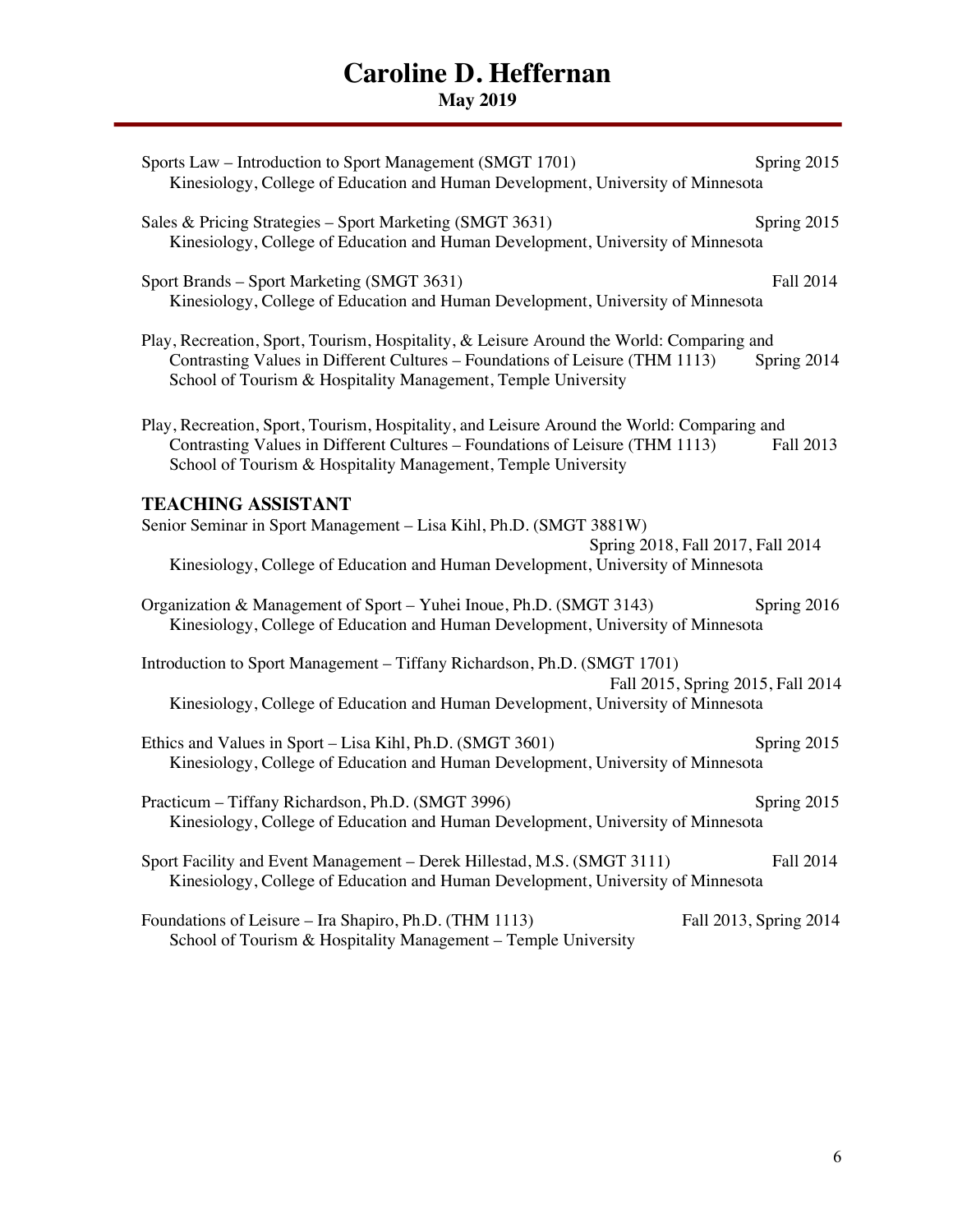| <b>RELEVANT PROFESSIONAL EXPERIENCE</b>                                                                                                                     |                                                   |
|-------------------------------------------------------------------------------------------------------------------------------------------------------------|---------------------------------------------------|
| <b>ELEVATE Sports, Minneapolis, MN</b>                                                                                                                      | December 2015 – February 2018                     |
| X Games Economic Impact Data Manager<br>Managed volunteer recruitment, data collection, and data entry for economic impact for X Games<br>Minneapolis 2017. |                                                   |
| <b>Secret Shopper</b><br>Assess fan experience at professional sporting events through evaluating staff behavior and<br>response to situations.             |                                                   |
| <b>MLB All Star Green Team</b><br>Chaperone & Runner<br>Partnership with University of Minnesota                                                            | July 2016; July 2017                              |
| Bryn Mawr College, Bryn Mawr, PA<br><b>Assistant Field Hockey Coach</b>                                                                                     | August 2010- October 2013                         |
| Netter Center, University of Pennsylvania, Philadelphia, PA<br>Program Coordinator                                                                          | April 2012 - August 2013                          |
| Bicycle Coalition of Greater Philadelphia, Philadelphia, PA                                                                                                 | September 2010-October 2011;<br>Summer 2010, 2009 |
| <b>SERVICE</b><br><b>TEMPLE UNIVERSITY</b><br><b>Scholarship Committee</b>                                                                                  | March 2019 - Present                              |
| <b>Diversity &amp; Inclusion Committee</b>                                                                                                                  | January 2019 - Present                            |
| <b>Tenure Track Faculty Search Committee</b>                                                                                                                | October 2018 - Present                            |
| <b>Women in Sport &amp; Recreation, Faculty Mentor</b>                                                                                                      | September 2018 - Present                          |
| UNIVERSITY OF MINNESOTA<br><b>Kinesiology Student Council</b><br><b>Public Relations Co-Chair</b>                                                           | August 2015 - April 2017                          |
| <b>Sport Management Faculty Search Committee</b><br><b>Student Representative</b>                                                                           | Nov. $2015 - \text{Feb. } 2016$                   |
| <b>UNDERGRADUATE STUDENT MENTORSHIP</b><br>Allie Hohmann – Undergraduate Research Assistant (Sport Corruption Project)<br>Fall 2015 - Fall 2016             |                                                   |
| Ernest Heifort, Benjamin Pelton, Alex Stuhr, Cole Van Beusekom – SMGT 3881 Senior Seminar<br><b>Final Project</b><br>Spring 2015                            |                                                   |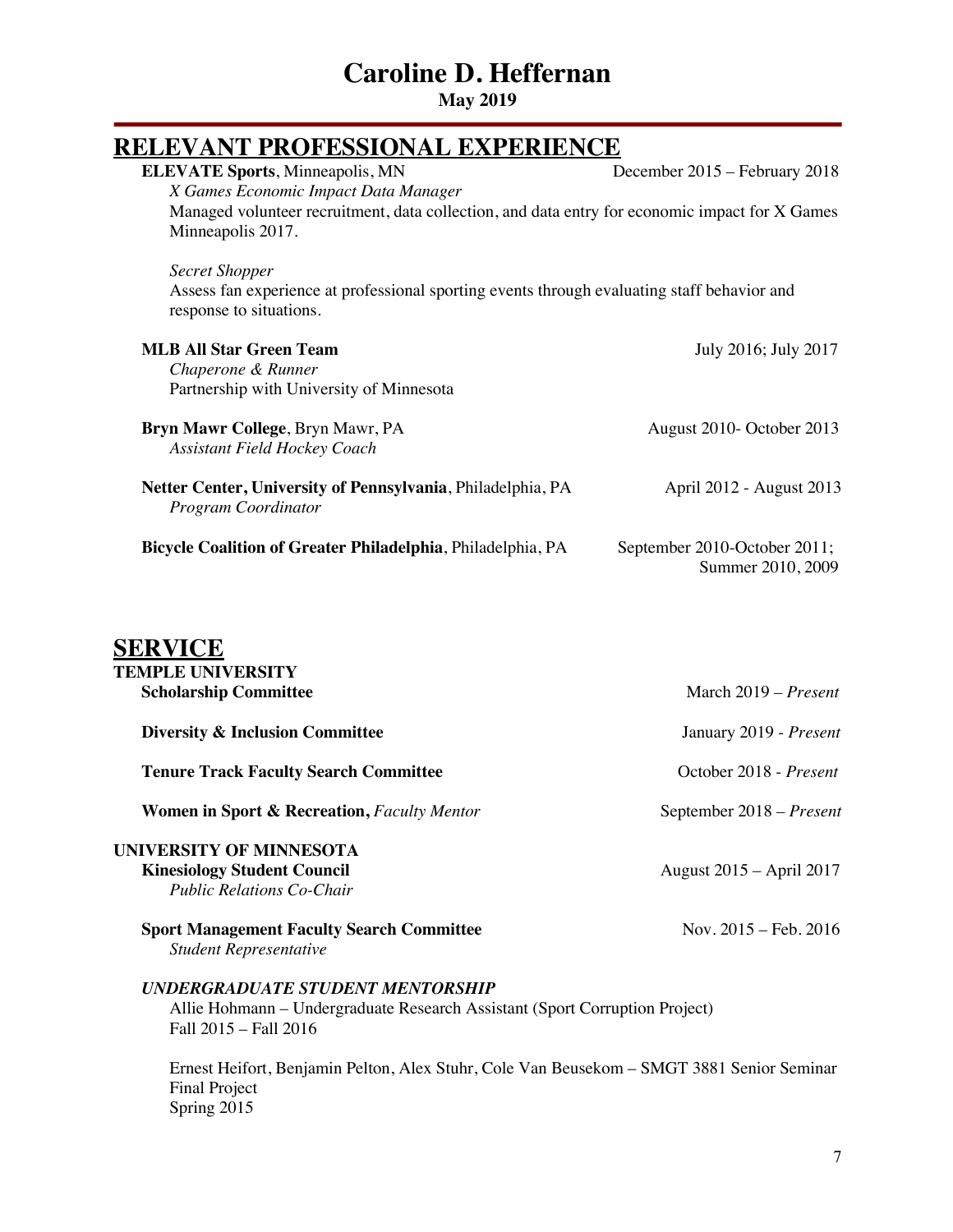**May 2019** 

| <b>COMMUNITY</b><br><b>Bryn Mawr College Admissions Alumna Interviewer</b> | Nov. 2015 - Present           |
|----------------------------------------------------------------------------|-------------------------------|
| <b>Bryn Mawr College Community Day of Learning, Panelist</b>               | March 2019                    |
| <b>Girls Initiative in Recreation and Leisurely Sports</b>                 | September $2015 -$ April 2016 |
| Bryn Mawr College Athletics Alumnae Weekend, Panelist                      | November 2015                 |
| <b>Gearing Up, Volunteer</b>                                               | January 2013 – August 2013    |
| <b>Bicycle Coalition of Greater Philadelphia, Volunteer</b>                | November 2011 – March 2013    |

## **PROFESSIONAL DEVELOPMENT**

| FOX Online Teaching Certificate                                                                  | Fall 2018                   |
|--------------------------------------------------------------------------------------------------|-----------------------------|
| KICKSTART Mini-Workshop: How to actively engage all students                                     | Spring 2017                 |
| <b>Preparing Future Faculty</b>                                                                  | Fall 2016                   |
| KICKSTART Mini-Workshop: The CEHD Moodle Template                                                | Fall 2016                   |
| <b>CEHD 3 Minute Thesis</b>                                                                      | Spring 2016                 |
| KICKSTART Open Lab                                                                               | Fall 2015 - Spring 2016     |
| Yearlong training program designed to enhance the understanding of how technology can            |                             |
| enhance learning. My project was about learning about the tools and applications within Moodle   |                             |
| to make the technology a platform for learning rather than merely a medium for course resources. |                             |
| CEHD Graduate Assistant Workshop: Online Course Design                                           | October - December 2015     |
| <b>Gamification With Moodle</b>                                                                  | October 2015                |
| Making Things Easier: Organize and Manage Your Site in Moodle                                    | August 2014                 |
| Collaborative Institutional Training Initiative                                                  | August 2014; September 2013 |
| RCR Core: Social & Behavioral Sciences                                                           | August 2014                 |

## **HONORS & AWARDS**

| 2017-2018                                                                            |
|--------------------------------------------------------------------------------------|
|                                                                                      |
| 2016-2017                                                                            |
| The College of Education & Human Development – University of Minnesota) – $(\$3000)$ |
| Summer 2016                                                                          |
|                                                                                      |
| 2014                                                                                 |
|                                                                                      |
|                                                                                      |